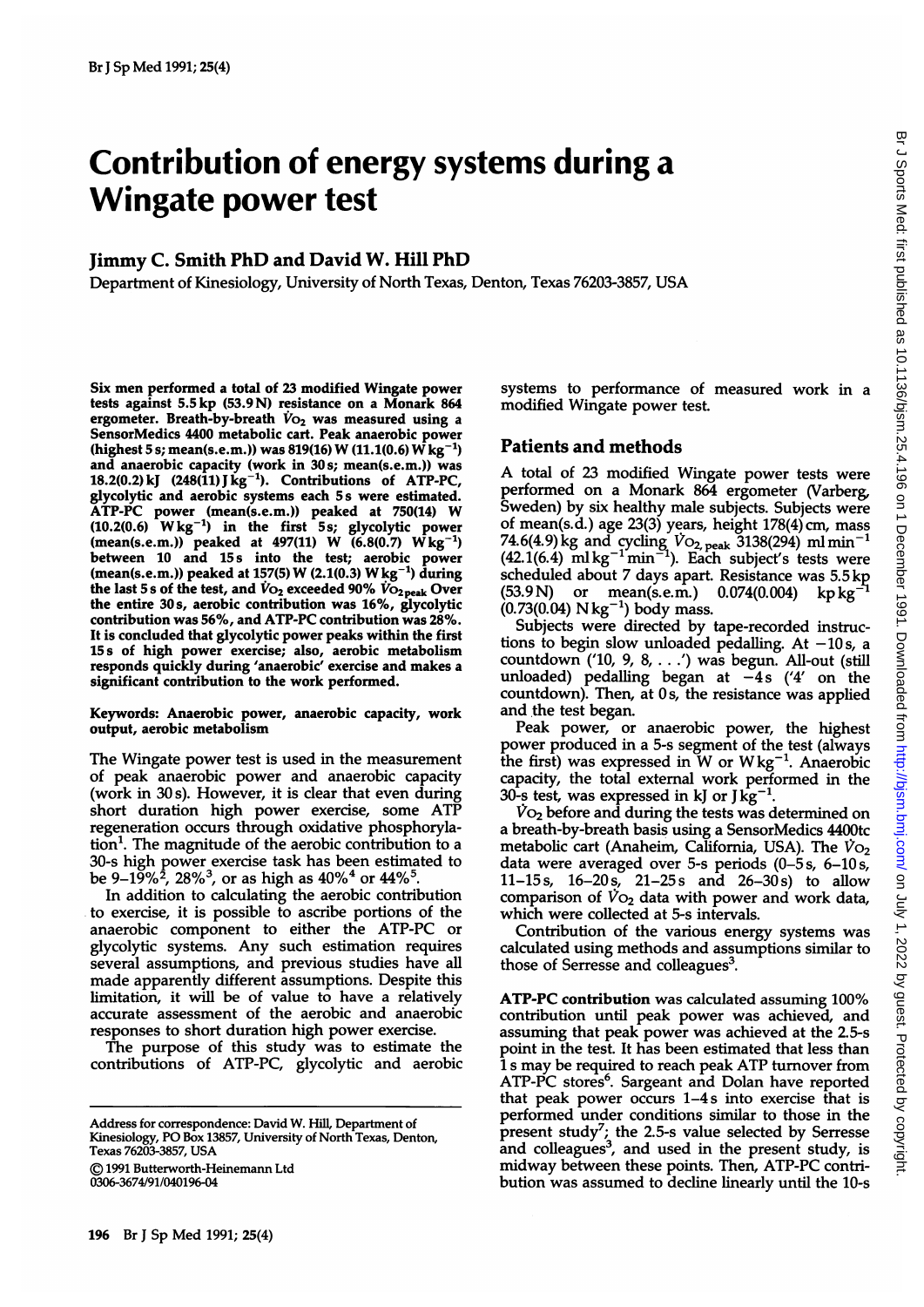point. A postulated linear decline in ATP-PC contribution to the 10-s point, also used by Serresse and colleagues<sup>3</sup>, represents a somewhat arbitrary assumption. It is known that ATP-PC stores are the primary source early in exercise, as they show an almost immediate increase to peak ATP turnover<sup>6</sup>, whereas glycolysis requires about  $5s<sup>6</sup>$ ; aerobic metabolism, while initially limited by peripheral metabolic adjustments $<sup>8</sup>$ , responds with a half time of less than</sup>  $30s<sup>9</sup>$ . Thus, calculation of the ATP-PC contribution was based solely on the work performed in the first 5 s of the test.

Aerobic contribution was calculated assuming a linear increase from 0 at 2.5 s until the 10-15-s portion of the test;  $V_{O_2}$  kinetics (when cycling exercise is preceded by unloaded pedalling, as in this protocol) are described by a monoexponential function with a half time of less than 30s; the initial 10s of such a fast-rising response is essentially linear<sup>10</sup>. For the 10-15-s portion and for subsequent 5-s intervals, aerobic contribution was calculated from the measured  $V_{\text{O}_2}$  using 20.92 kJ  $l^{-1}$   $_{\text{O}_2}$  assuming 100% carbohydrate use, and adjusted for efficiency of 18.5% (i.e. after subtraction of measured baseline  $\dot{V}$ O<sub>2</sub>); an efficiency value of 18.5% was selected, based on the high power outputs and pedalling frequencies associated with this type of test.

The glycolytic contribution was determined by subtraction of the ATP-PC and aerobic contributions from the total work performed.

# Results

Peak anaerobic power (mean(s.e.m.)) was 819(16) W<br>(11.1(0.6) W kg<sup>-1</sup>), and anaerobic capacity anaerobic capacity (mean(s.e.m.)) was 18.2(0.2) kJ (248(11) J kg<sup>-1</sup>).

ATP-PC contribution data are presented in Figure 1. ATP-PC power (over a 5-s period; mean(s.e.m.)) peaked at 750(14) W (10.2(0.6)  $Wkg^{-1}$ ), and ATP-PC capacity (mean(s.e.m.)) was  $5.1(0.5)$  kJ  $(69(4)$  kJ kg<sup>-1</sup> There was (assumed) a rapid decline in the ATP-PC contribution from its peak to the 10-s point.

Glycolytic contribution data are presented in Figure 2. Glycolytic contribution (mean(s.e.m.)) increased until. the 10-15-s interval, when the contribution was the maximal power of the glycolytic system, 497(11) W (6.8(0.7)  $\dot{W}$  kg<sup>-1</sup>). Total work performed through glycolysis during the 30-s Wingate test was 10.2(0.3) kJ  $(138)(9)$  J kg<sup>-1</sup>).

Aerobic contribution data are presented in Figure 3. Aerobic contribution gradually increased throughout the test. During the last 5-s segment of the test,  $\dot{V}_{\text{O}_2}$ exceeded 90% of  $\dot{V}$ O<sub>2 peak</sub>, and aerobic mechanisms provided 35% of the energy necessary for ATP regeneration.

Total power production each 5s declined from 819(16) W in the first 5 s to 450(10) W in the final 5 s. This is a reduction of 45%. Over the course of the 30-s test, 56% of the energy was from glycolysis, 28% was from ATP-PC stores, and 16% was from aerobic sources. The contributions of the energy systems during the time of peak output for each system are presented in Table 1.



Figure 1. ATP-PC contribution (W) at each 5-s interval. ATP-PC contributions are superimposed on total power output in each 5-s interval



Figure 2. Glycolytic contribution (W) at each 5-s interval. Glycolytic contributions are superimposed on total power output in each 5-s interval





Table 1. Total power produced (i.e. 'peak power' or 'peak anaerobic power'), and peak power of the various energy systems

| <b>Energy system</b>    | w       | $Wkg^{-1}$ | Time (s)  |
|-------------------------|---------|------------|-----------|
| Peak power              | 819(16) | 11.1(0.6)  | First 5   |
| ATP-PC power            | 750(14) | 10.2(0.6)  | First 5   |
| <b>Glycolytic power</b> | 497(11) | 6.7(0.7)   | $10 - 15$ |
| Aerobic power           | 157(5)  | 2.1(0.3)   | $25 - 30$ |

Values are means (s.e.m.)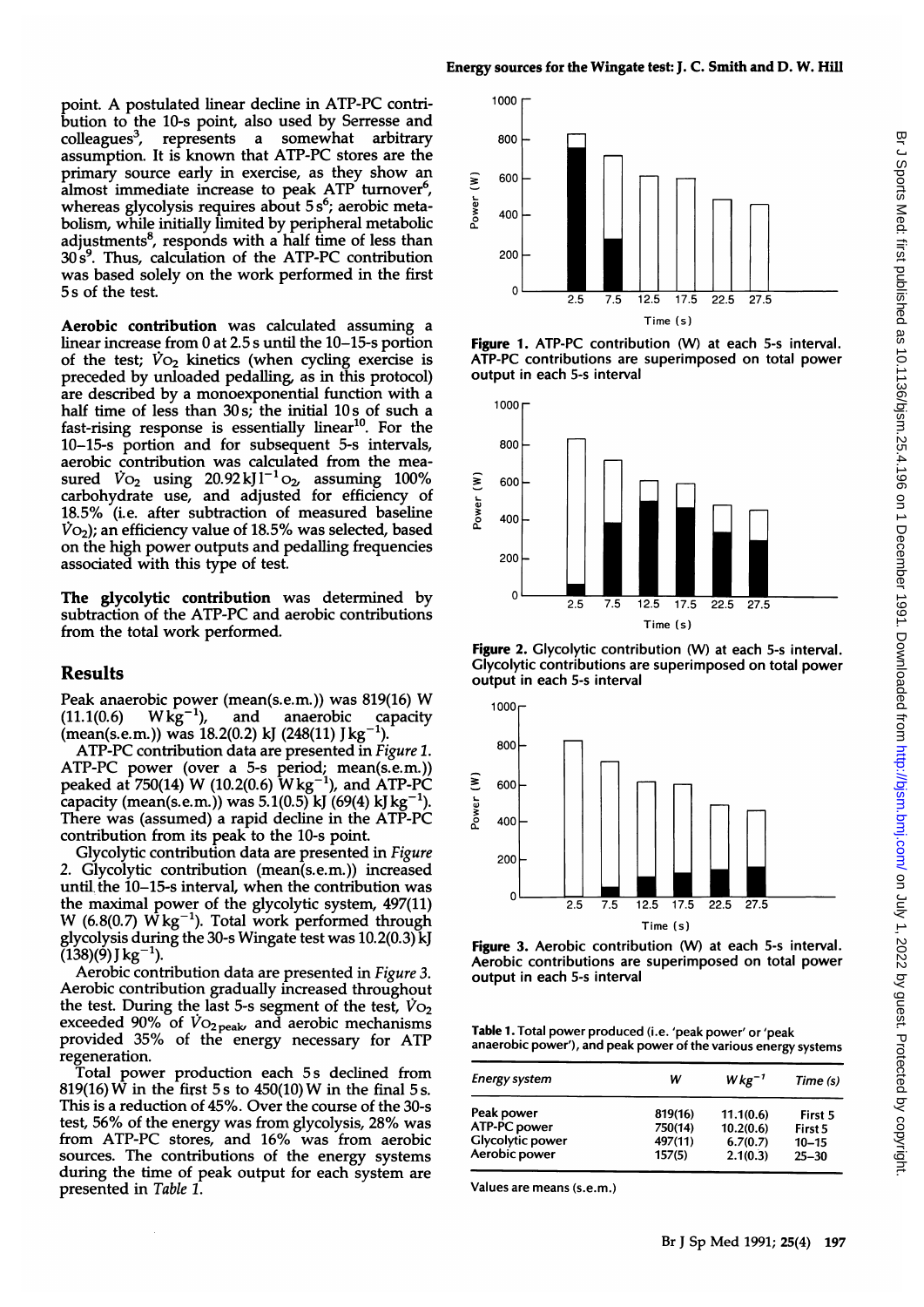# Discussion

# Anaerobic power and capacity

Peak anaerobic power (mean(s.e.m.)) was 819(16) W  $(11.1(0.6) \ Wkg^{-1})$ , and anaerobic capacity (mean (s.e.m.)) was 18.2(0.2) kJ (248(11) Jkg-1). These are similar to the values of Serresse and colleagues<sup>3</sup> who reported means of  $9.8W$ kg<sup>-1</sup> and  $260$ J kg<sup>-1</sup>, respectively, in 21 men. Expressed as the mean power over 30 s, the anaerobic capacity was  $8.3(0.4)$  W kg<sup>-1</sup>, similar to that reported in other studies<sup>10</sup>.

 $\dot{V}$ O<sub>2</sub> during the final 5-s segment was 93%  $\dot{V}$ O<sub>2 peak</sub> demonstrating that aerobic metabolism responds quickly to the energy demands of high-intensity exercise.

# ATP-PC power

ATP-PC power (in the first 5-s of the test; mean(s.e.m.)) was 750(14) W (10.2(0.6) Wkg<sup>-1</sup>), which (understandably) is lower than the 840W  $(12.0 \,\text{W}\,\text{kg}^{-1})$  estimated by Serresse and colleagues<sup>3</sup> for a 1-s segment in a 10-s test. The ATP-PC capacity (mean(s.e.m.)) was 5.1(0.5) kJ (69(4) J kg<sup>-1</sup>), which is similar to the 4kJ (60Jkg<sup>-1</sup>) estimated by Serresse and colleagues<sup>3</sup>.

# Glycolytic power

Glycolytic power (mean(s.e.m.)) peaked at 497(11) W  $(6.8(0.7)$  Wkg<sup>-1</sup>) between 10 and 15s after the beginning of a 30-s Wingate test. Serresse and colleagues<sup>3</sup> used 15-s samples and concluded that the maximal glycolytic power was achieved 15-30 <sup>s</sup> into a 90-s effort, against the same relative resistance that we used. They concluded that glycolytic power would peak at the same time in a shorter (i.e. 30-s) test. Like Serresse and colleagues, we can report higher glycolytic contribution during the second 15 s of the test than the first <sup>15</sup> s. However, we were able to evaluate the progress of contribution from the various energy systems using smaller time frames (5-s increments) and we report that maximal power of the glycolytic system actually occurs near the end of the first 15s, about 10-15 s after the beginning of all-out loaded pedalling in a 30-s Wingate power test. This demonstrates that *glycolytic* power (as opposed to anaerobic power) may be estimated from <sup>a</sup> 20-s or even a 15-s test. Total work performed through glycolysis (mean (s.e.m.)) was 10.2(0.3) kJ (138(9)  $J$  kg<sup>-1</sup>), which is understandably lower than the value of  $210$ J kg<sup>-1</sup> reported for work completed in a 90-s effort in the study of Serresse and colleagues<sup>3</sup>.

#### Aerobic contribution

There are two approaches to the problem of estimating aerobic contribution. Stevens and colleagues<sup>5</sup>, Kavanagh and Jacobs<sup>2</sup>, Serresse and colleagues<sup>3</sup>, and this study essentially measured oxygen uptake, used the resulting  $\dot{V}O_2$  to estimate aerobic contribution, and then estimated anaerobic contribution based on the difference between total work completed and estimated aerobic work that was performed. Medbø and Tabata<sup>4</sup> measured total power output, used this to estimate the oxygen cost of all work completed, and then determined anaerobic contribution as the difference between the estimated oxygen cost and the measured oxygen uptake (i.e. oxygen deficit). The first method assumes an efficiency for aerobic metabolism to estimate aerobic power, and the second method assumes an efficiency for aerobic plus anaerobic metabolism to estimate total oxygen cost. The different assumptions of the two methods may contribute to the differences between values reported for the relative importance of aerobic and anaerobic processes in short-term all-out exercise.

Our values for aerobic contribution are much lower than the 44% suggested by Stevens and colleagues<sup>5</sup>. They reported data from 13 tests and assumed that  $\dot{V}_{\text{O}_2}$  measured at the mouth reflected tissue  $\dot{V}_{\text{O}_2}$ , and that there was no cardiodynamic effect or lag between occurrence of an event at the tissues and appearance of changes (i.e. in venous  $O<sub>2</sub>$  content) at the lung. They may have overestimated aerobic metabolism during the initial stages of the tests.

Our values are also lower than the 40% estimated by Medbø and Tabata<sup>4</sup>. They evaluated 14 subjects exercising on a cycle ergometer at a work rate which resulted in exhaustion (mean(s.e.m.)) at 34(2) s, a task similar to a Wingate test. Their protocol differed from a Wingate in two ways. First, duration was longer and it would therefore be expected that overall aerobic contribution would be higher than in a 30-s test. Second, power output (mean(s.e.m.)) was constant (9.1(0.2)  $Wkg^{-1}$ ) and higher than the mean 30-s power output in this study  $(8.3(0.4) \text{ Wkg}^{-1})$ . Their estimates of exercise  $\dot{V}_{O_2}$  were based on single 30-s Douglas bag samples. They calculated aerobic contribution based on total  $\dot{V}$ O<sub>2</sub> (i.e. assuming that all measured  $\dot{V}$ O<sub>2</sub> was used in energy production) and added an extra c.30% to account for the use of stored oxygen during the initial stages of the test.

Our values are also lower than the 28% of Serresse and colleagues<sup>3</sup>. These investigators analysed data from 21 tests of fit individuals, and based their estimates on a single 30-s Douglas bag sample. Thus, although they concluded that the aerobic contribution did not begin at the onset of activity, like Stevens and colleagues<sup>5</sup>, they based their calculations on the premise that all oxygen consumed during the 30-s was contributing to the external work. This might explain the difference between their estimated 28% aerobic contribution and our estimated 16% contribution.

Kavanagh and Jacobs<sup>2</sup> used breath-by-breath analyses of expired air and reported an aerobic contribution of 19%, based on data from five tests. Their value for efficiency was 25%, with subtraction of a 1 MET (metabolic equivalent,  $3.5$  ml kg<sup>-1</sup> min<sup>-1</sup>) baseline  $V_{\text{O}_2}$ . They also performed calculations with efficiencies of 20% and 13%, and reported aerobic contributions would then be calculated to be 14% or 9%.

We used an efficiency of 18.5%, after subtracting measured baseline  $\overline{V_{O2}}$  (almost two METs) from exercise  $\dot{V}_{\text{O}_2}$ . Our estimate of 16% aerobic contribu